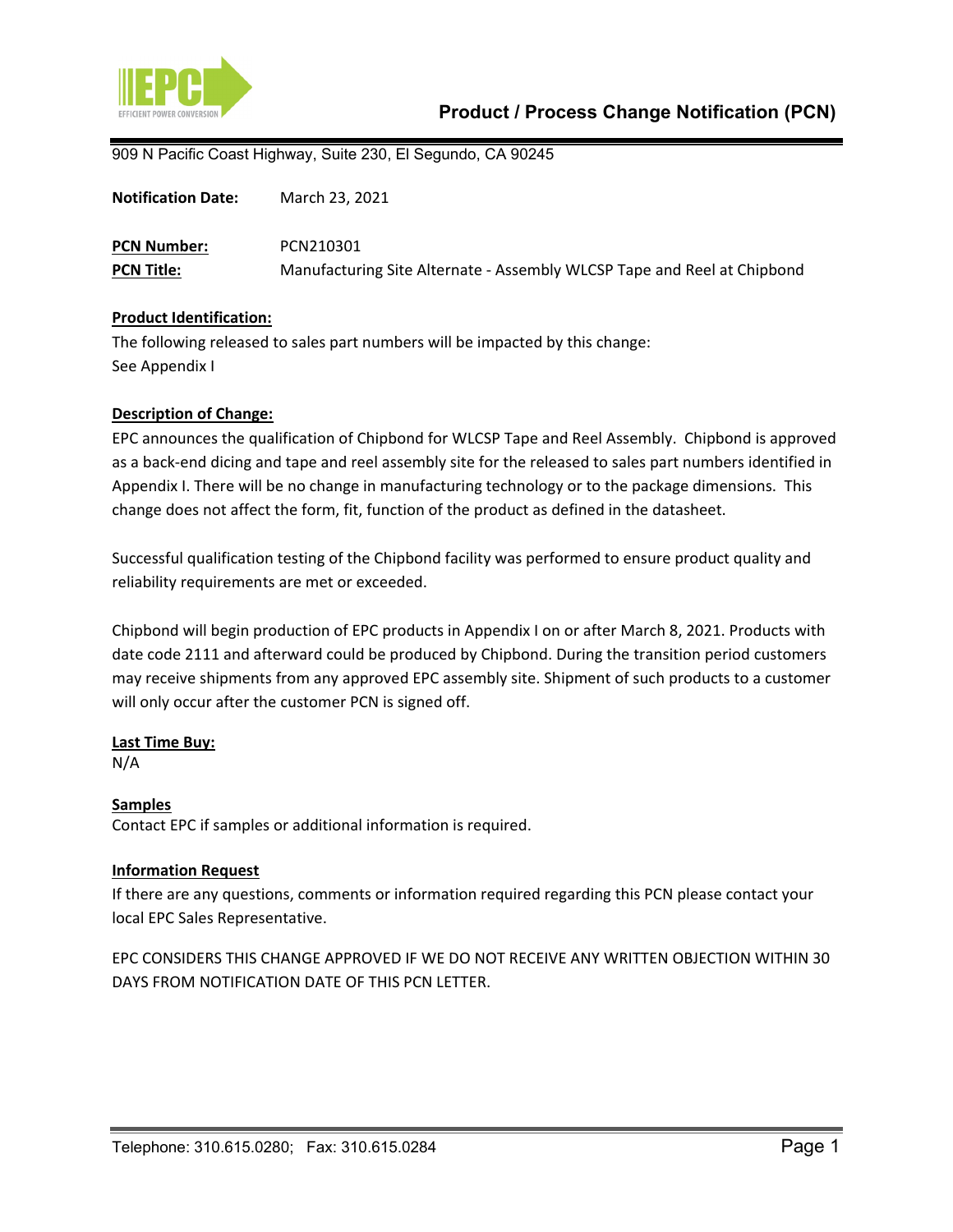

909 N Pacific Coast Highway, Suite 230, El Segundo, CA 90245

# **EPC Approval:**

This PCN has been reviewed and approved by EPC's Quality department:

Quality Vice President: <u>Yanping Ma</u> Date: \_\_March 23, 2021\_\_\_\_\_\_\_\_\_\_\_\_